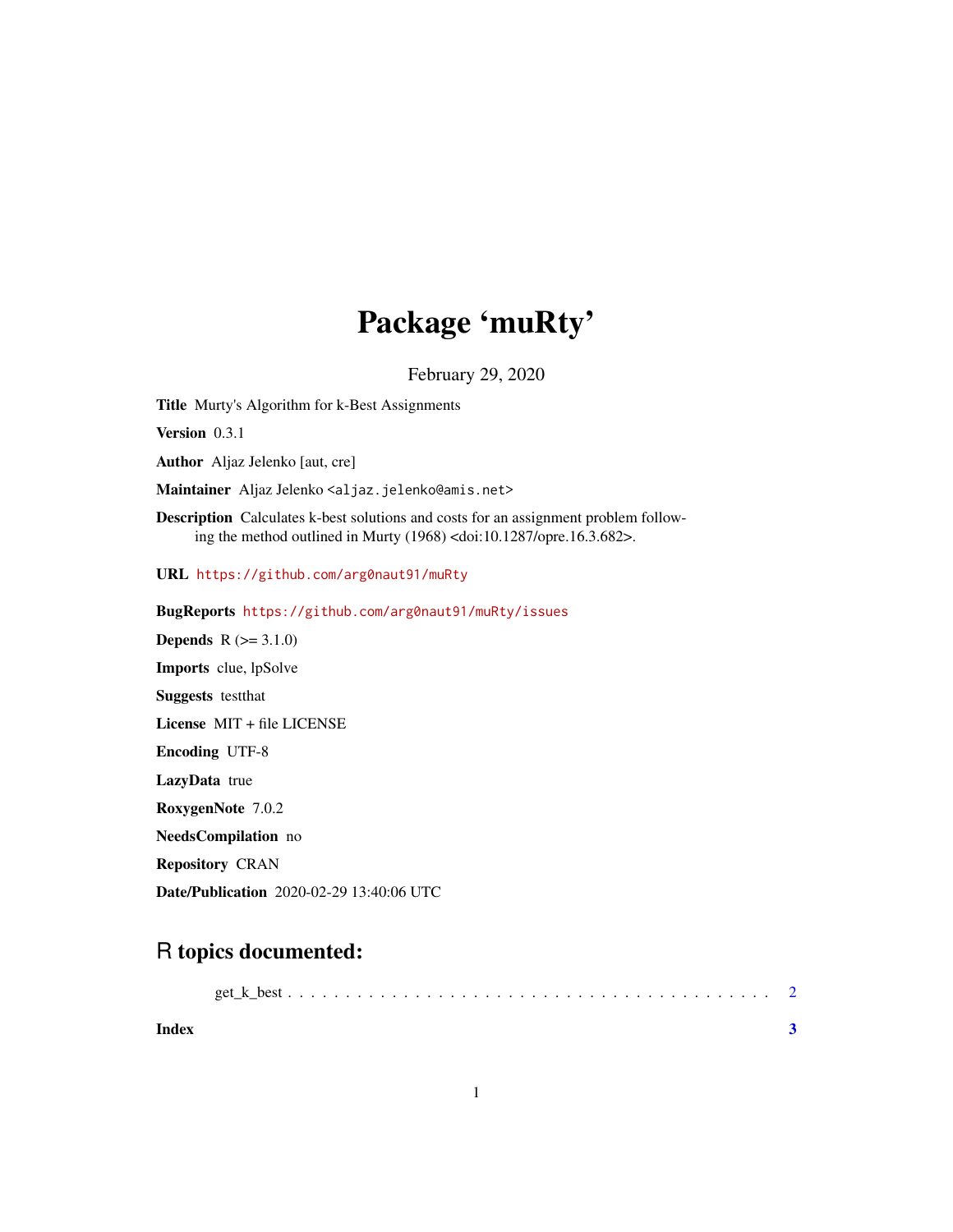#### Description

Find k-best assignments for a given matrix (returns both solved matrices and costs).

#### Usage

```
get_k_best(
 mat,
 k\_best = NULL,algo = "hungarian",
 by_rank = FALSE,objective = "min",
 proxy_Inf = 10000000L
\mathcal{L}
```
#### Arguments

| mat       | Square matrix $(N \times N)$ in which values represent the weights.                                                            |
|-----------|--------------------------------------------------------------------------------------------------------------------------------|
| k_best    | How many best scenarios should be returned. If by rank $=$ TRUE, this equals<br>best ranks.                                    |
| algo      | Algorithm to be used, either 'lp' or 'hungarian'; defaults to 'hungarian'.                                                     |
| by_rank   | Should the solutions with same cost be counted as one and stored in a sublist?<br>Defaults to FALSE.                           |
| objective | Should the cost be minimized ('min') or maximized ('max')? Defaults to 'min'.                                                  |
| proxy_Inf | What should be considered as a proxy for Inf? Defaults to 10e06; if objective $=$<br>'max' the sign is automatically reversed. |

#### Value

A list with solutions and costs (objective values).

#### Examples

```
set.seed(1)
mat <- matrix(sample.int(15, 10*10, TRUE), 10, 10)
get_k_best(mat, 3)
```